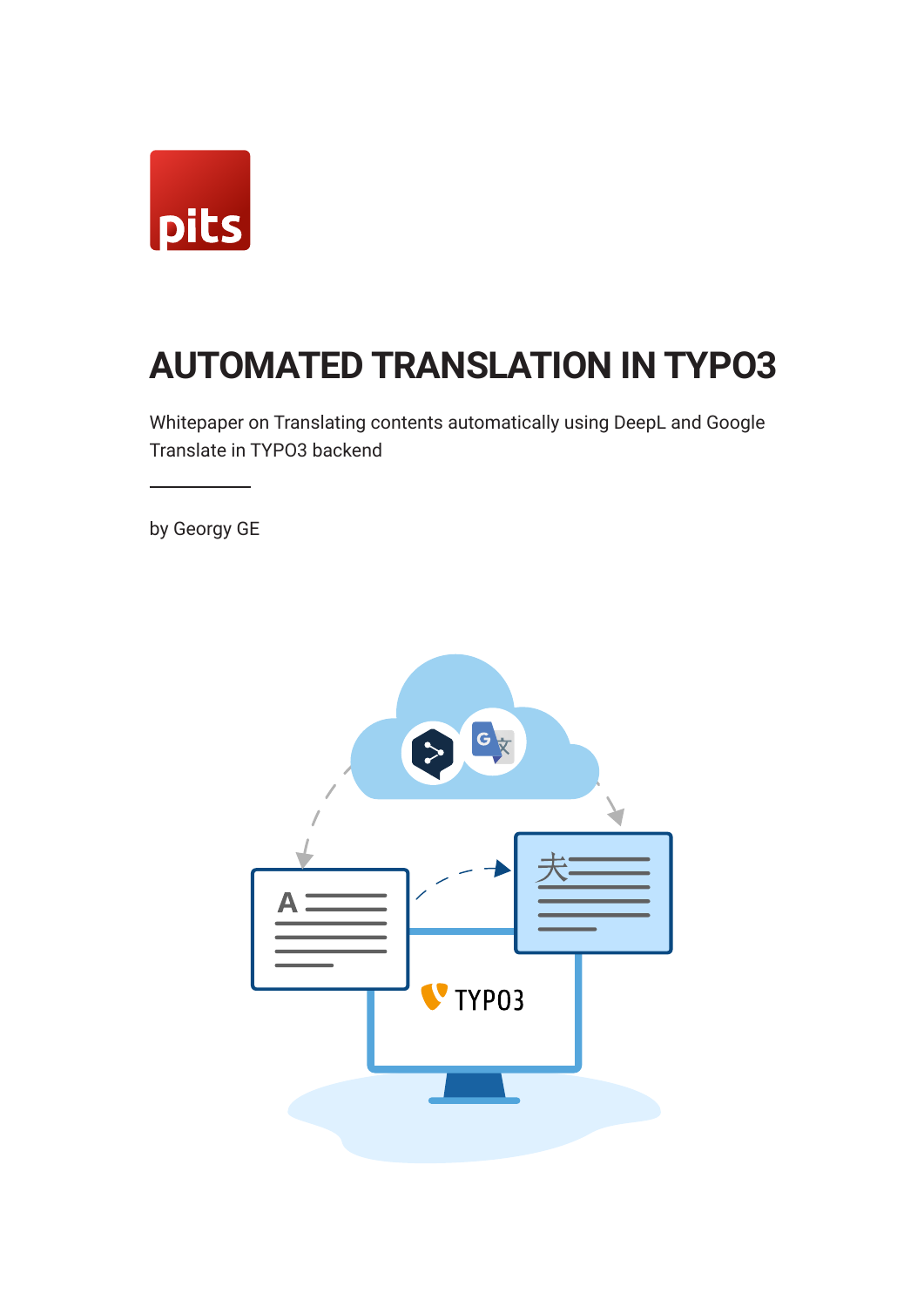



## **What is TYPO3?**

TYPO3 CMS is an Open Source Enterprise Content Management System with a large global community. TYPO3 is written in PHP scripting language and was initially authored by Dane Kasper Skårhøj in 1997. The standout features of TYPO3 is its diversity and modularity. It can keep running on multiple web servers like Apache, Nginx or IIS and over numerous operating systems such as Linux, Microsoft Windows, FreeBSD, Mac OS X and OS/2.

TYPO3 provides the basis for modern content management that can be adapted by small business websites to large multi-lingual global enterprises portals. TYPO3 always keeps a check on the updated requirements of businesses and public institutions. TYPO3 is opted by small and medium enterprises and municipalities because of its licensecost-free open source approach.

In addition to the basic set of interfaces, functions and modules, TYPO3's functionality spectrum can be implemented using extensions. TYPO3 allows users or website operators to upgrade the corresponding websites using a solid extensions framework, and helps to publish and deliver any form of content to multiple devices. During the course of development of a TYPO3 website, a developer can rely on a strong community and about 6,000 extensions that offer unlimited possibilities.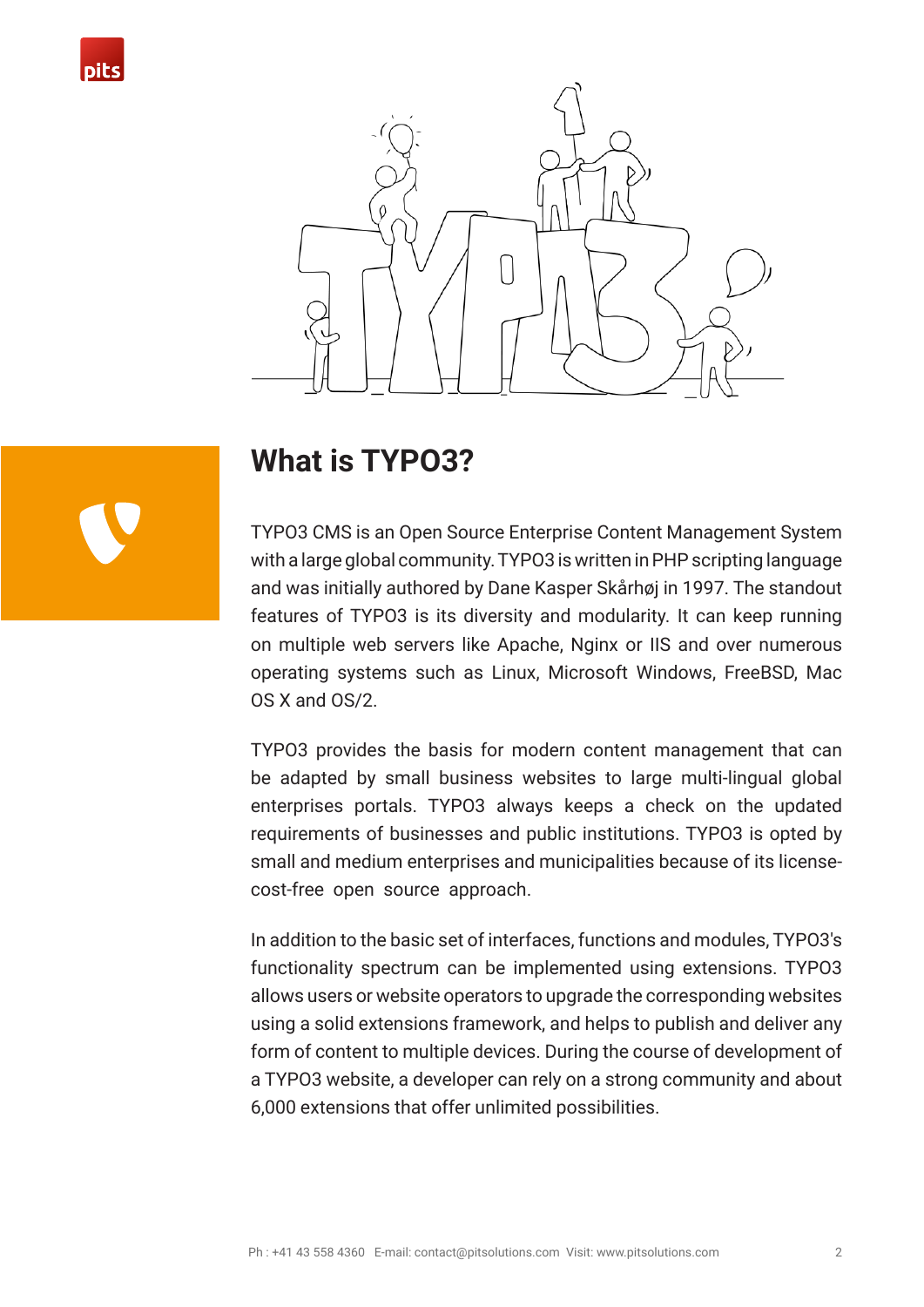

# **Why TYPO3?**

# **1. No license cost**

TYPO3 is an open source software under the GNU General Public License with no license fee. Which means TYPO3 can be used free of charge and legal obligations. It has always been this way, it is this way, and it will stay this way.

### **2. Safety**

TYPO3 arms its users with strong security features, compliance tooling, and regular updates for best-in-class website security to protect your brand reputation. The verification system is always continuously updated.

### **3. Keeps your website updated**

Programming languages change all the time and new technologies hit the market frequently, taking this into account team TYPO3 provides regular crucial updates. In TYPO3, the core CMS is updated frequently and a quality TYPO3 template is updated with the latest coding practices and frequent upgrades. All the updates happen under-the-surface while a developer is continuing with his/her work.

### **4. Stability**

TYPO3 is a large system that can handle thousands of articles, videos, and other content simultaneously. TYPO3 v10 LTS will be supported for 3 years until April 2023 by the TYPO3 community, which provides 1.5 years full maintenance and 1.5 years of security support. It also provides another 3 years with the ELTS program, until April 2026.

### **5. Ready-Made and Hand-Made Extensions**

TYPO3 websites can be expanded using the ready-made built in extensions, which are available in the TYPO3 extensions repository and can be installed via the admin dashboard. And also hand-made custom extensions can be developed based on customer requirements.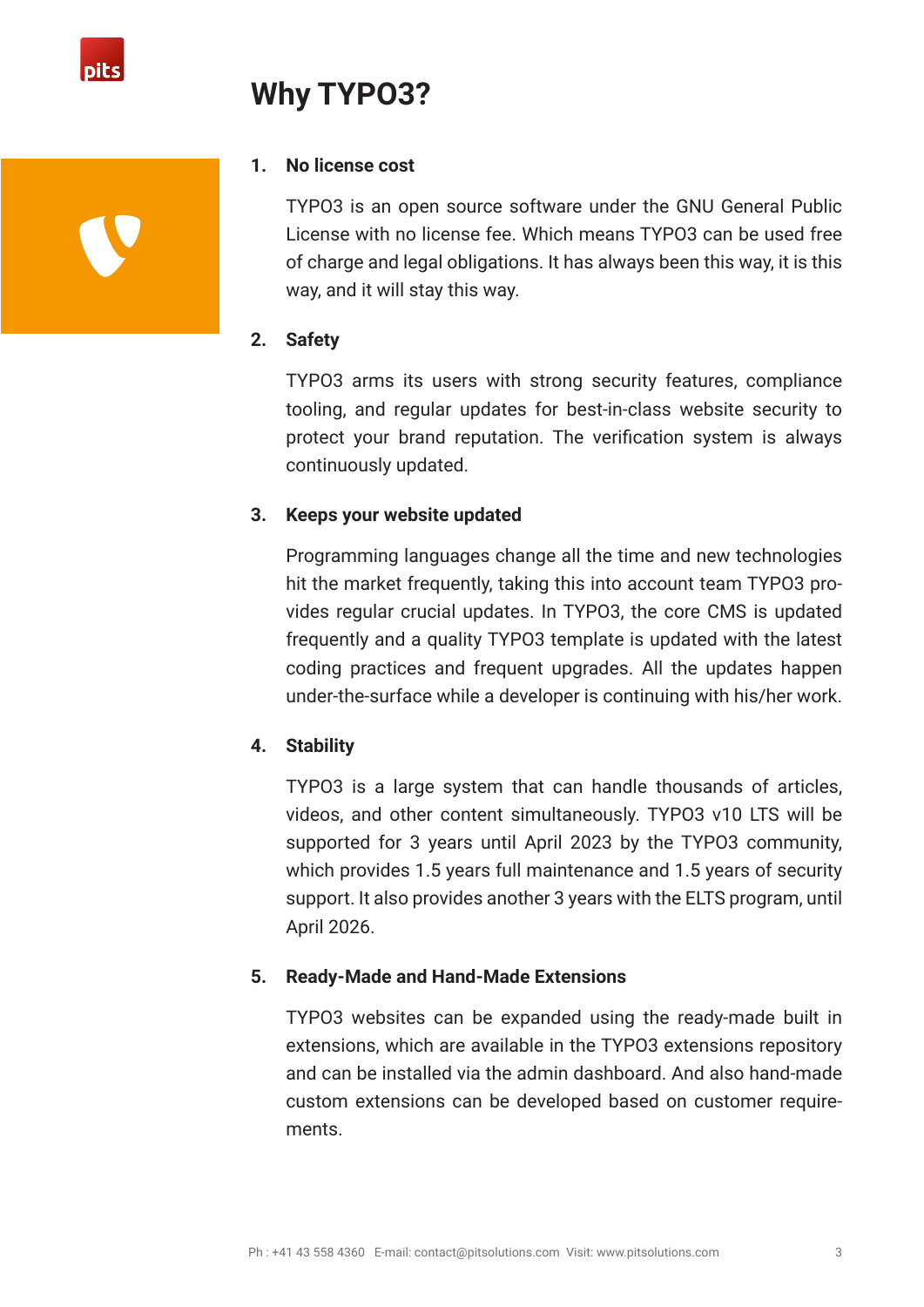

#### **6. TypoScript**

TypoScript can be used to change the look and behavior of forms in the TSconfig field of a backend user, or a backend user group or in the TSconfig field of a page. The frontend rendering, in contrast, is defined by the TypoScript used in TypoScript templates.

#### **7. Availability for many modules**

TYPO3 can be used in different module such as blogs, e-Shop, e-Commerce, AJAX (drag and drop), SEO optimization, statistics, discussions, chat, newsletters, registrations of potential customers, photo galleries, video presentations, forms, and many more.

#### **8. Permission Rights and Levels**

TYPO3 allows setting up various permission levels for backend users. Also, the content management system allows you to manage multiple websites within one installation and share users, extensions, and content between them.

#### **9. TYPO3 is Multilingual**

TYPO3 has been translated into 175+ languages which makes it the most accessible CMS around.

#### **10. TYPO3 is a huge community**

There are a huge number of articles that can answer the queries raised while using TYPO3 templates. Along with numerous TYPO3-focused blogs, youtube channels, meetups, forums, and support groups.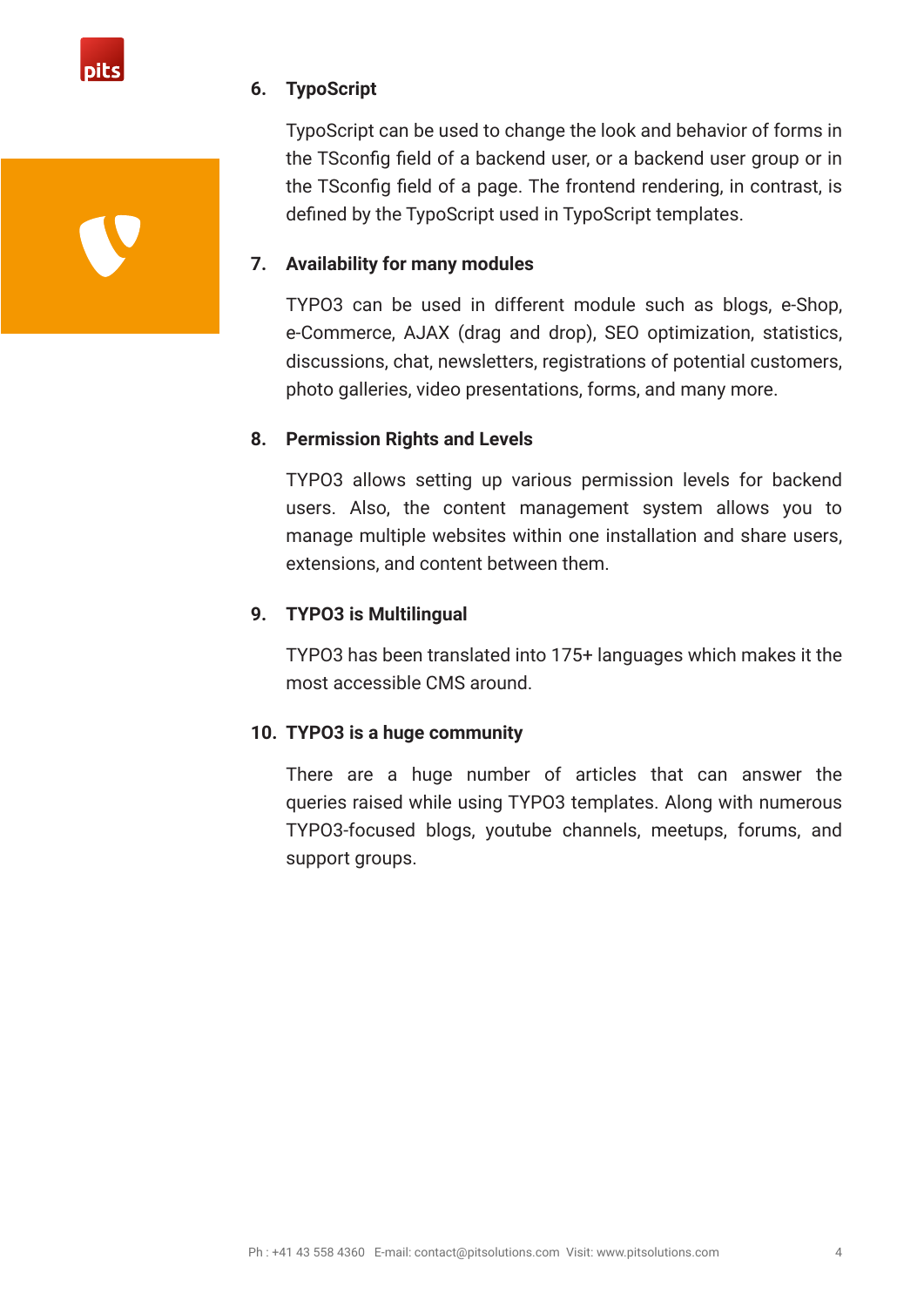

## **What is DeepL ?**



The DeepL translator is an online service of DeepL GmbH, which offers machine translation released on 28 August 2017. With the drastic change in the approach to the development of multilingual translation systems, machine-made translations have gained considerably in quality. Rulebased and statistics-based systems, got overtaken by the new paradigm of neural networks with deep learning.

DeepL relies on an artificial neural network running on a supercomputer set up in Iceland. The power source provided can translate a million words in less than a second. The service uses Convolutional Neural Networks trained with the Linguee database. The translation is generated by a supercomputer that reaches 5.1 petaflops and is powered by cheap hydroelectric power in Iceland. Convolutional Neural Networks are in principle somewhat better suited for long, coherent word sequences, but have not been used by competitors so far in favour of recurrent neural networks due to their weaknesses. The weaknesses are compensated for at DeepL with additional tricks, some of which are publicly known.

To demonstrate the potential of DeepL, a test was carried out for translating 119 lengthy passages from a wide variety of subjects using DeepL Translator and some competing systems. The results are shown below:

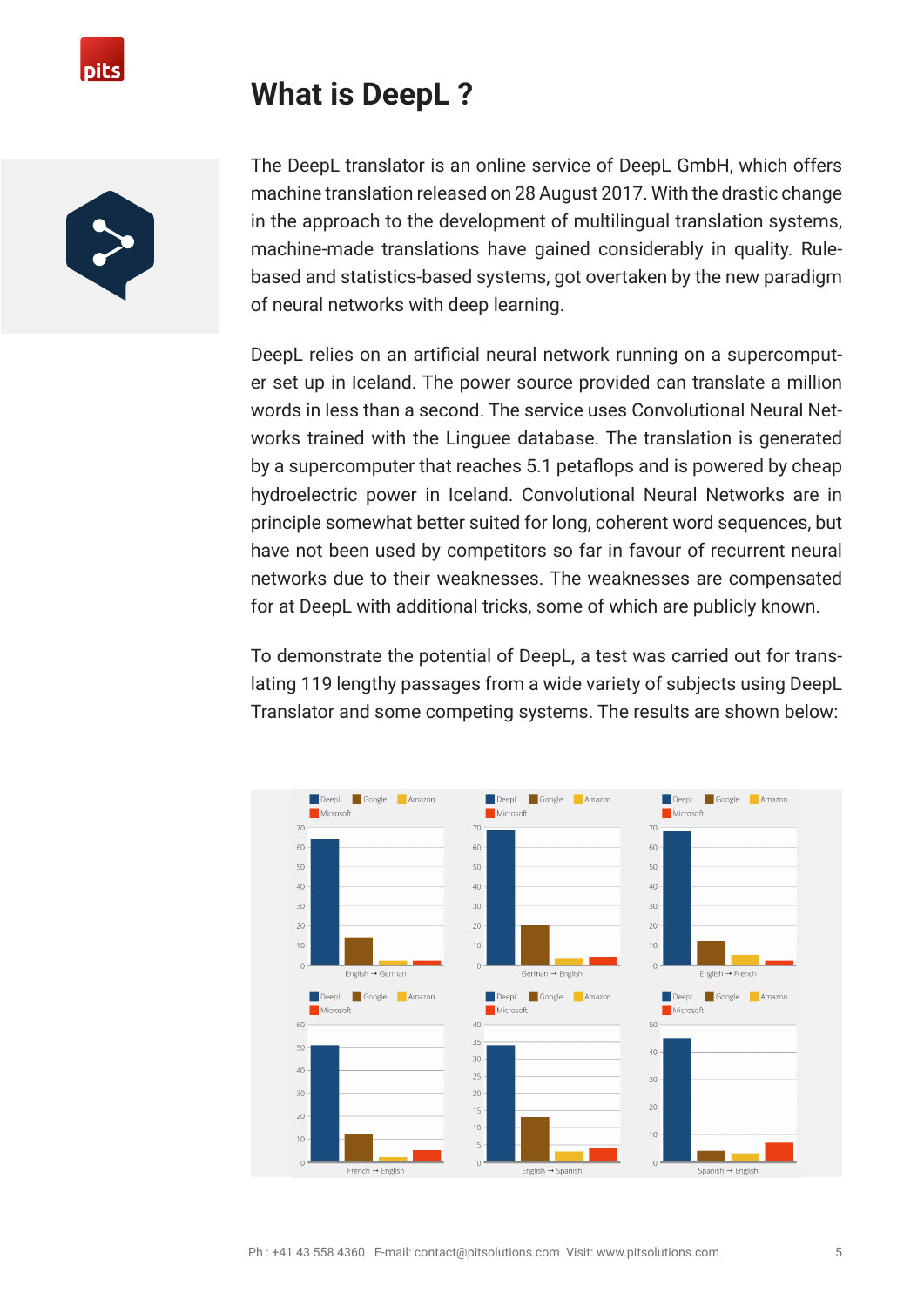

# **What is Google Translate?**



Google Translate is a free multilingual neural machine translation service developed by Google, to translate text and websites from one language into another. It offers a website interface, a mobile app for Android and iOS, and an application programming interface that helps developers build browser extensions and software applications. Google Translate supports over 100 languages at various levels and has been used by over 500 million users, with more than 100 billion words translated daily.

Google Translate can translate multiple forms of text and media, which includes text, speech, and text within still or moving images. Specifically, its functions include:

- Written Words Translation: a function that translates written words or text to a foreign language.
- Website Translation: a function that translates a whole webpage to selected languages.
- Document Translation: a function that translates a document uploaded by the users to selected languages. The documents should be in the form of: .doc, .docx, .odf, .pdf, .ppt, .pptx, .ps, .rtf, .txt, .xls,or .xlsx.
- Speech Translation: a function that instantly translates spoken language into the selected foreign language.
- Mobile App Translation: "Tap to Translate" feature facilitates instant translation, that is accessible inside any app without exiting or switching it.
- Image Translation: a function that identifies text in a picture taken by the users and translates text on the screen instantly by images.
- Handwritten Translation: a function that translates language that is handwritten on the phone screen or drawn on a virtual keyboard without the support of a keyboard.

For most of its features, Google Translate provides the pronunciation, dictionary, and listening to translation. Additionally, Google Translate has introduced its own translate app which helps translation with a mobile phone in offline mode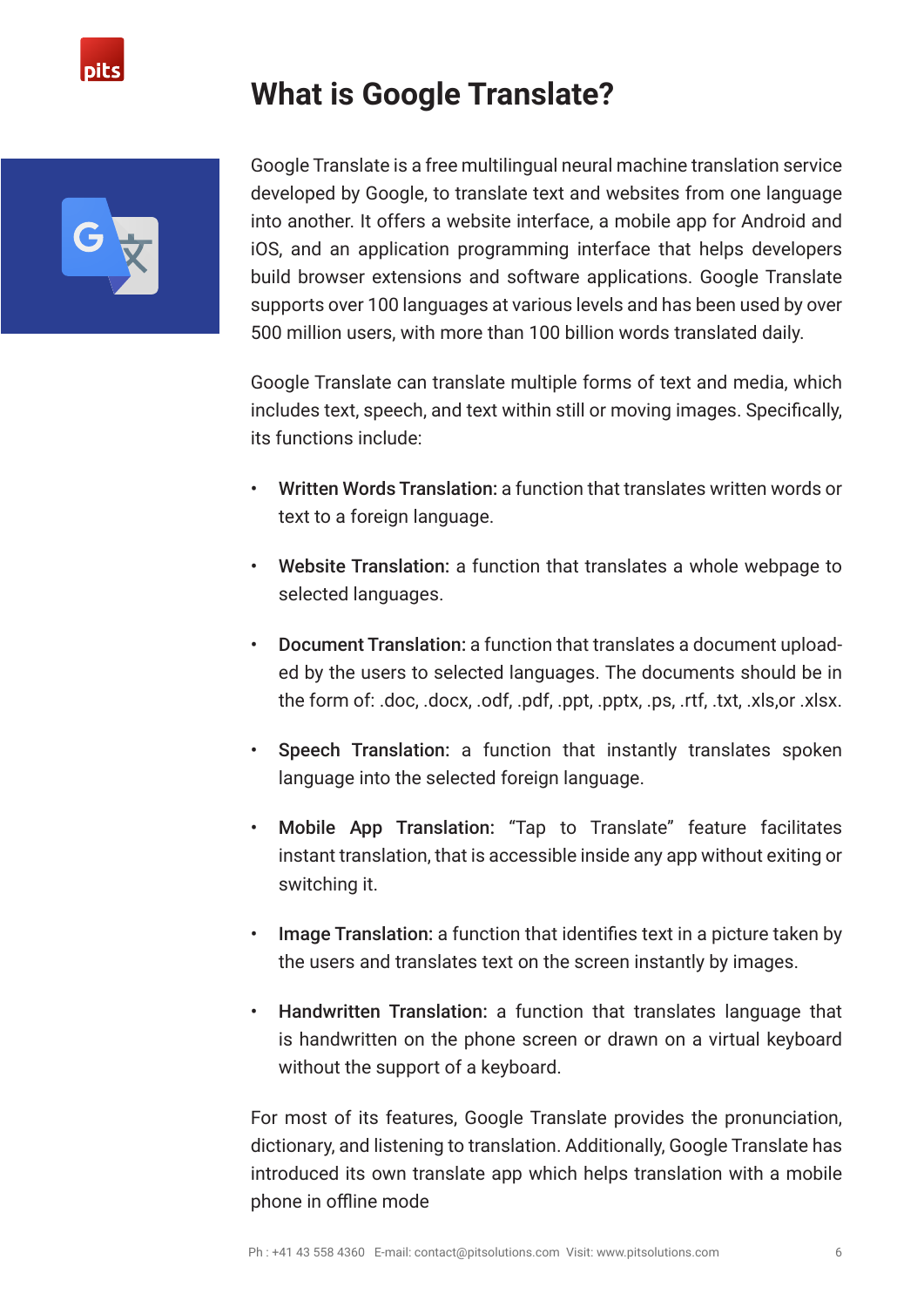# **Why DeepL and Google Translate?**



TYPO3 offers efficient tools for managing multilingual websites and domains in one place and versatile options for sharing content and configuration between them. Only a single login is needed to manage all these websites. The configuration for editor roles is easy in multiple websites. Reaching your target customers in a multitude of languages is more than most CMSes can deliver. TYPO3 offers excellent tools for creating and maintaining multilingual websites and has been built on state-of-the-art technology with international audiences in mind. It can manage any number of languages in a single installation.

Let us see the default TYPO3 behaviour for language translation. If we need to translate a content in the default language, click the translate button of the other language as shown in the screenshot below.

| German                                                                                                                                                                                                                                                                                                                                                                                                                                                                       | English                       |
|------------------------------------------------------------------------------------------------------------------------------------------------------------------------------------------------------------------------------------------------------------------------------------------------------------------------------------------------------------------------------------------------------------------------------------------------------------------------------|-------------------------------|
| Test page                                                                                                                                                                                                                                                                                                                                                                                                                                                                    | Test page<br>图 Translate<br>۲ |
| 乬<br>Normal                                                                                                                                                                                                                                                                                                                                                                                                                                                                  | Normal                        |
| $+$ Content                                                                                                                                                                                                                                                                                                                                                                                                                                                                  | + Content 昆                   |
| $\circ$<br>$\equiv$ $\blacksquare$ German                                                                                                                                                                                                                                                                                                                                                                                                                                    |                               |
| Lorem ipsum dolor sit amet, consectetur adipiscing elit, sed do eiusmod tempor<br>incididunt ut labore et dolore magna aligua. Ut enim ad minim veniam, quis nostrud<br>exercitation ullamco laboris nisi ut aliguip ex ea commodo conseguat. Duis aute<br>irure dolor in reprehenderit in voluptate velit esse cillum dolore eu fugiat nulla<br>pariatur. Excepteur sint occaecat cupidatat non proident, sunt in culpa qui officia<br>deserunt mollit anim id est laborum. |                               |
| Content                                                                                                                                                                                                                                                                                                                                                                                                                                                                      |                               |

After clicking the translate button, another window will be shown, from there choose the Translate option.

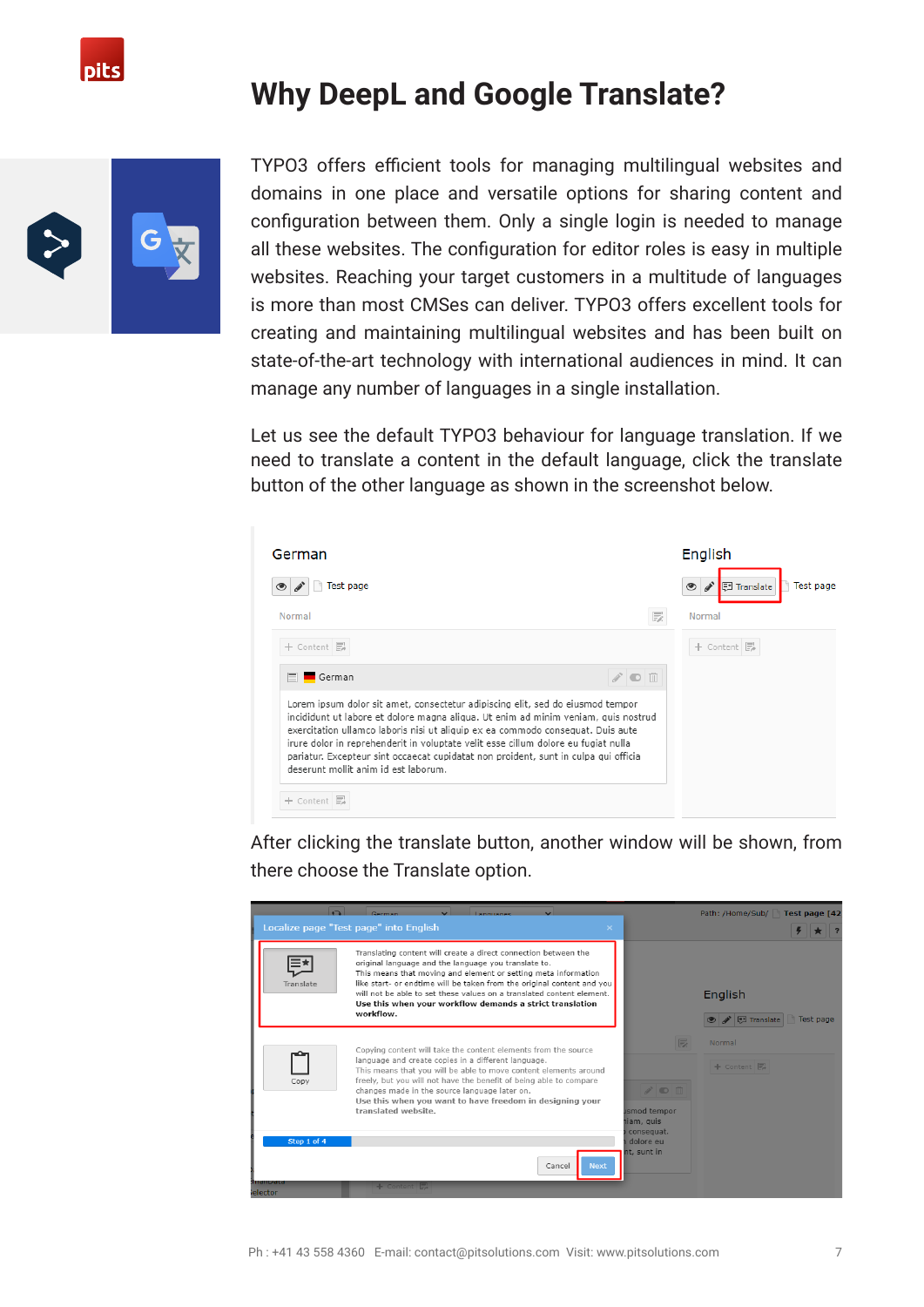

After checking the Next button, the content gets translated to the other language.



| German                                                                                                                                                                                                                                                                                                                                                                                                                                                                                | <b>English</b><br><b>Connected Mode</b>                                                                                                                                                                                                                                                                                                                                  |
|---------------------------------------------------------------------------------------------------------------------------------------------------------------------------------------------------------------------------------------------------------------------------------------------------------------------------------------------------------------------------------------------------------------------------------------------------------------------------------------|--------------------------------------------------------------------------------------------------------------------------------------------------------------------------------------------------------------------------------------------------------------------------------------------------------------------------------------------------------------------------|
| Test page                                                                                                                                                                                                                                                                                                                                                                                                                                                                             | Test page<br>$\circledast$                                                                                                                                                                                                                                                                                                                                               |
| 昆<br>Normal                                                                                                                                                                                                                                                                                                                                                                                                                                                                           | Normal                                                                                                                                                                                                                                                                                                                                                                   |
| + Content 图                                                                                                                                                                                                                                                                                                                                                                                                                                                                           | ■ K English                                                                                                                                                                                                                                                                                                                                                              |
| $\circ$ $\mathbb{m}$<br>German<br>EL                                                                                                                                                                                                                                                                                                                                                                                                                                                  | Lorem ipsum dolor sit amet, consectetur adipiscing<br>elit, sed do eiusmod tempor incididunt ut labore et                                                                                                                                                                                                                                                                |
| Lorem ipsum dolor sit amet, consectetur adipiscing<br>elit, sed do eiusmod tempor incididunt ut labore et<br>dolore magna aliqua. Ut enim ad minim veniam, quis<br>nostrud exercitation ullamco laboris nisi ut aliquip ex<br>ea commodo conseguat. Duis aute irure dolor in<br>reprehenderit in voluptate velit esse cillum dolore eu<br>fugiat nulla pariatur. Excepteur sint occaecat cupidatat<br>non proident, sunt in culpa qui officia deserunt mollit<br>anim id est laborum. | dolore magna aligua. Ut enim ad minim veniam, guis<br>nostrud exercitation ullamco laboris nisi ut aliquip ex<br>ea commodo conseguat. Duis aute irure dolor in<br>reprehenderit in voluptate velit esse cillum dolore eu<br>fugiat nulla pariatur. Excepteur sint occaecat cupidatat<br>non proident, sunt in culpa qui officia deserunt mollit<br>anim id est laborum. |

By editing the content, we can copy down the translation here.

### **How does it work?**

This extension provides options to translate content to desired language (supported by deepL). As a fallback, Google translate option is also provided as it provides support for more number of languages. For both DeepL and Google translate, there are two modes: normal and autodetect, where the later auto detects source language and translates it to the desired language.

To install the extension, get the extension from the extension manager or from the TYPO3 extension repository. After installing the extension, the API keys have to be set as extension configuration. The settings module helps to assign the system languages to either deepl supported languages or to Google supported languages.

Once the extension is installed and an API key is provided we are good to go for translating content elements. On translating content elements, four additional options appear, apart from normal translate and copy.

- *• DeepL Translate(auto detect)*
- *• DeepLTranslate*
- *• Google Translate(auto detect)*
- *• Google Translate*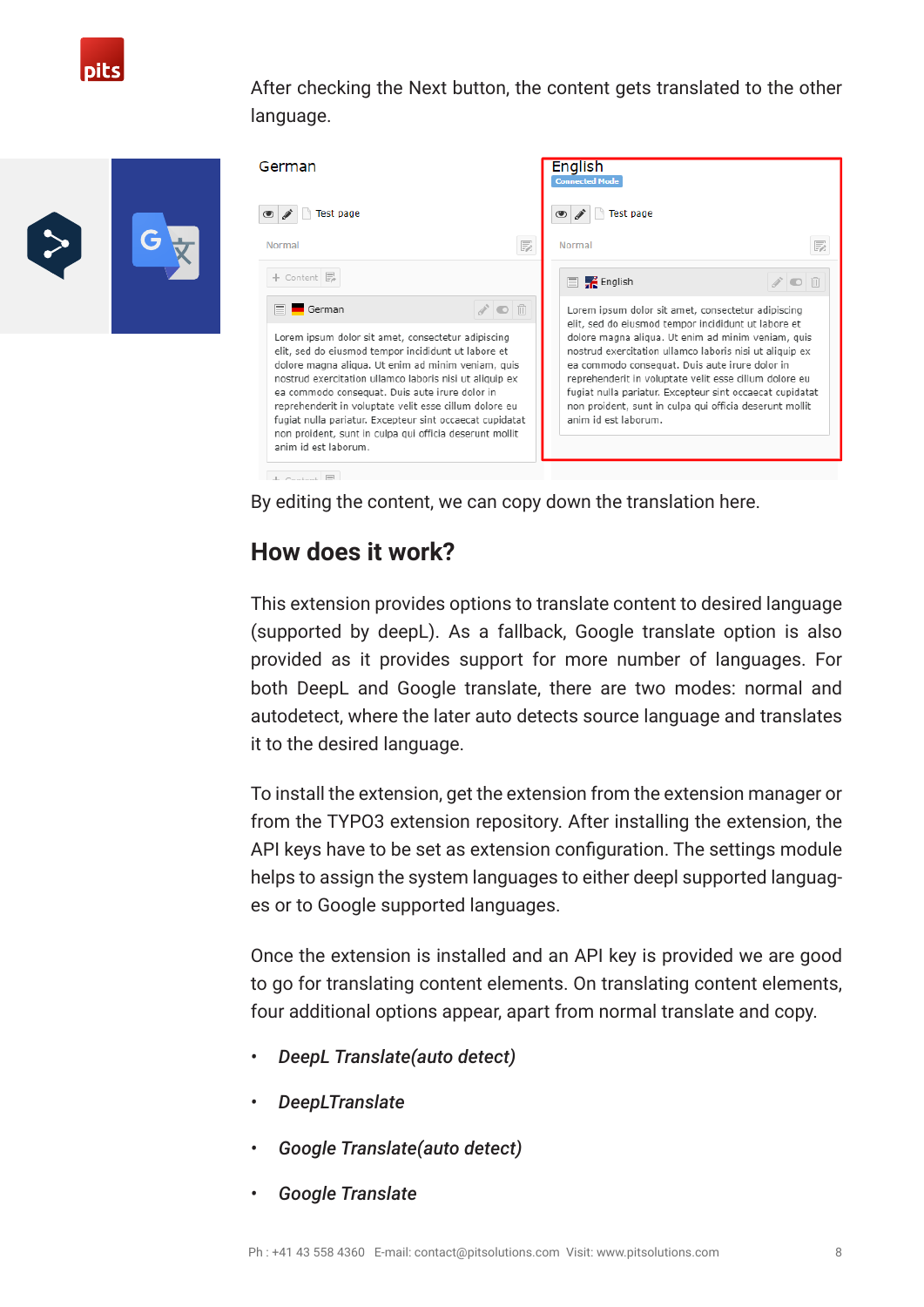

Click on the desired option and continue with the next options and we get translated content very easily.



Translating content via Deepl translate (autodetect) will create a translation from auto detected source language to the language you translate to. The translated content will be from deepl translation service which is 99 percentage accurate.Deepl service supports translation to and from English, French, German, Spanish, Italian, Dutch, and Polish languages. Other languages will be ignored and will default to the normal translate operation of TYPO3.



Translating content via Deepl translate will create a translation from source language to the language you translate to. The translated content will be from deepl translation service which is 99 percentage accurate. Deepl service supports translation to and from English, French, German, Spanish, Italian,

Step 1 of 4

Cancel

#### *DeepL translate options*



*Google translate options*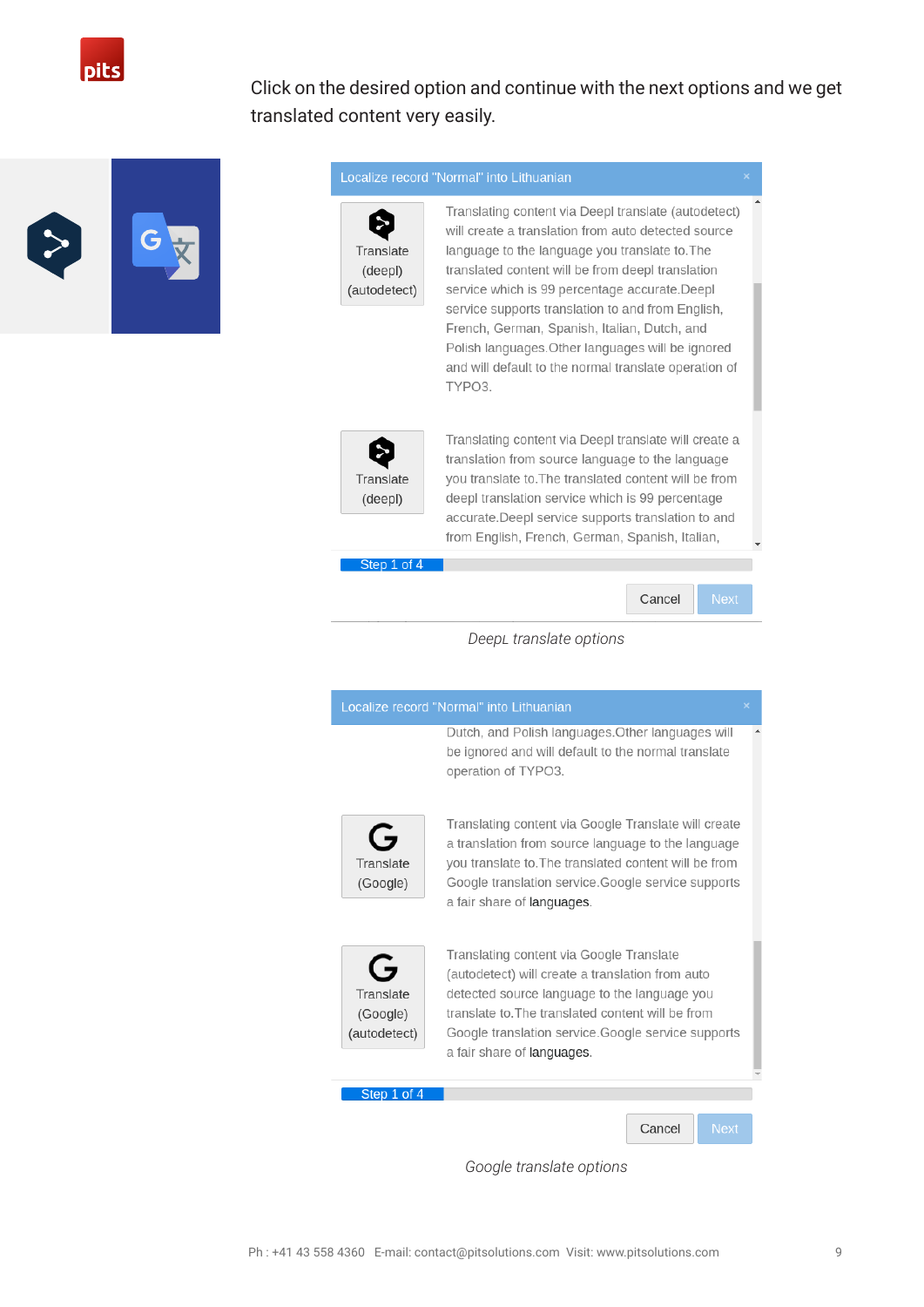

### **Use case study**



This extension was used in BIBUS AG Group websites which is a trading, service and manufacturing company that has existed for 70 years operating with more than 30 subsidiaries worldwide selling products in pneumatics, hydraulics, mechanics, drive technology, electrical engineering / electronics and automation.

The websites are multilingual for the various subsidiaries, more than 50+ domains are integrated into a single TYPO3 installation wherein 90+ editors will be able to work simultaneously worldwide fully utilising the power of TYPO3 enterprise features. Custom translation management for 30+ languages to satisfy the customer needs is present in Bibus AG Group websites.

As there are several subsidiaries and branches situated in different parts of the world, content for those subsidiaries are framed and added in different languages by a large group of editors. With the introduction of the deepL extension it simplified the process of translating the contents and that too on the fly. DeepL translate extension auto detects the source language of the content, in order to translate to chosen target language. The translation occurs through deepL translation service or Google translation service based on the option chosen by the user. DeepL translation service provides more precise translations compared to Google translation service.